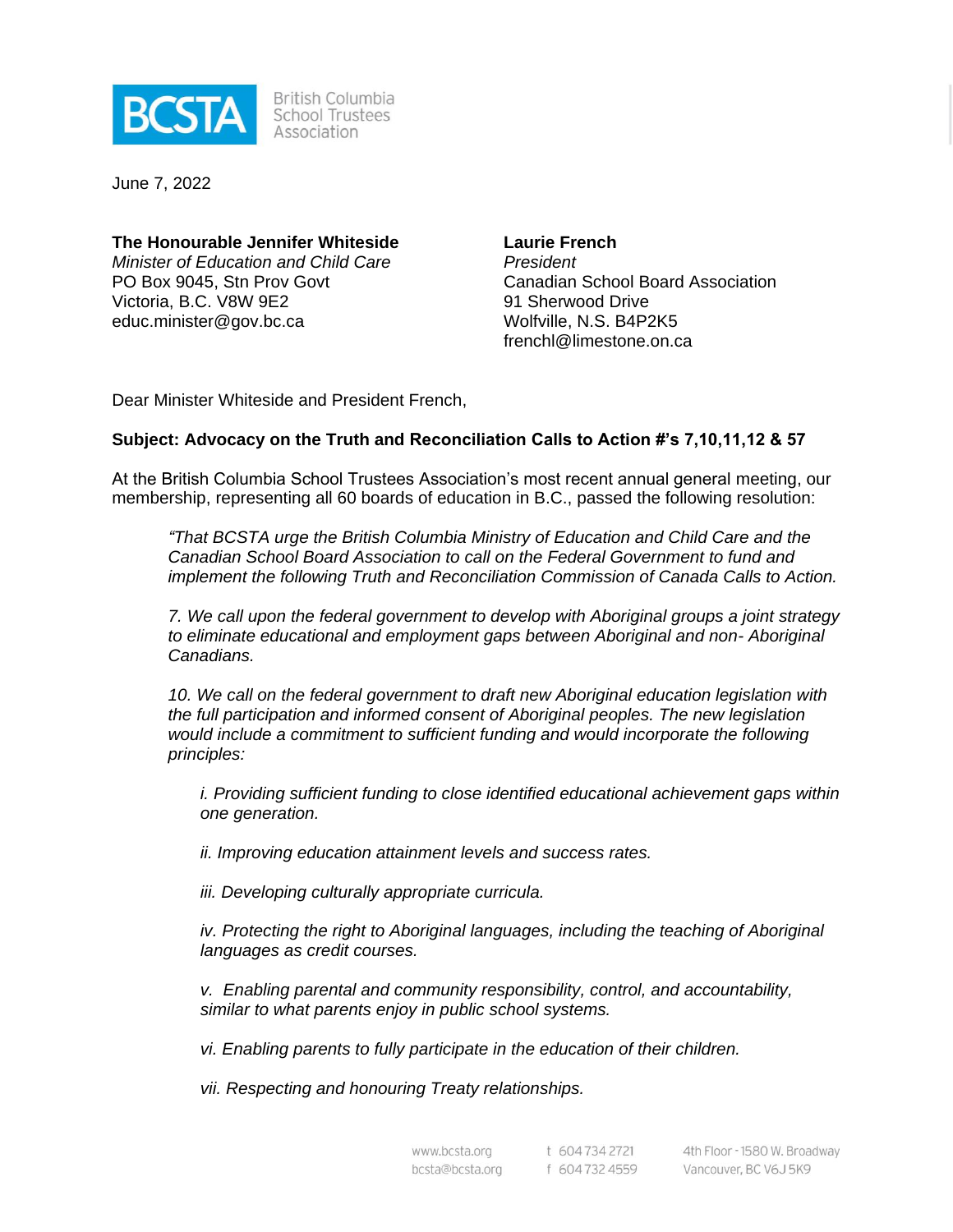

**British Columbia School Trustees** Association

*11. We call upon the federal government to provide adequate funding to end the backlog of First Nations students seeking a post-secondary education.*

*12. We call upon the federal, provincial, territorial, and Aboriginal governments to develop culturally appropriate early childhood education programs for Aboriginal families.*

*57. We call upon federal, provincial, territorial, and municipal governments to provide education to public servants on the history of Aboriginal peoples, including the history and legacy of residential schools, the United Nations Declaration on the Rights of Indigenous Peoples, Treaties and Aboriginal rights, Indigenous law, and Aboriginal-Crown relations. This will require skills-based training in intercultural competency, conflict resolution, human rights, and anti- racism."*

Since the Truth and Reconciliation Commission of Canada released its full set of recommendations, many have not been fully pursued. In some cases, work has begun but since lost momentum. Responding to COVID-19 drained many resources, but as we move out of the pandemic, our members desire to refocus on these essential recommendations.

As leaders in their communities, school trustees have a deep interest in seeing these recommendations through. Boards of education have worked diligently for many years with local Indigenous leaders to support the B.C. Tripartite Education Agreement and local Indigenous Education Enhancement Agreements. These relationships and efforts go far as we seek equity and improved life chances for disadvantaged and underserved students.

As an association, BCSTA represents these values and concerns in our intentions and actions at the provincial level, but efforts must take place on a grander scale as we seek the best possible outcomes.

On behalf of B.C.'s 60 boards of education, we ask that the Ministry of Education and Child Care and the Canadian School Boards Association leverage their influence to call on the federal government of Canada to fund and respond to the Truth and Reconciliation Commission of Canada's calls to action outlined above.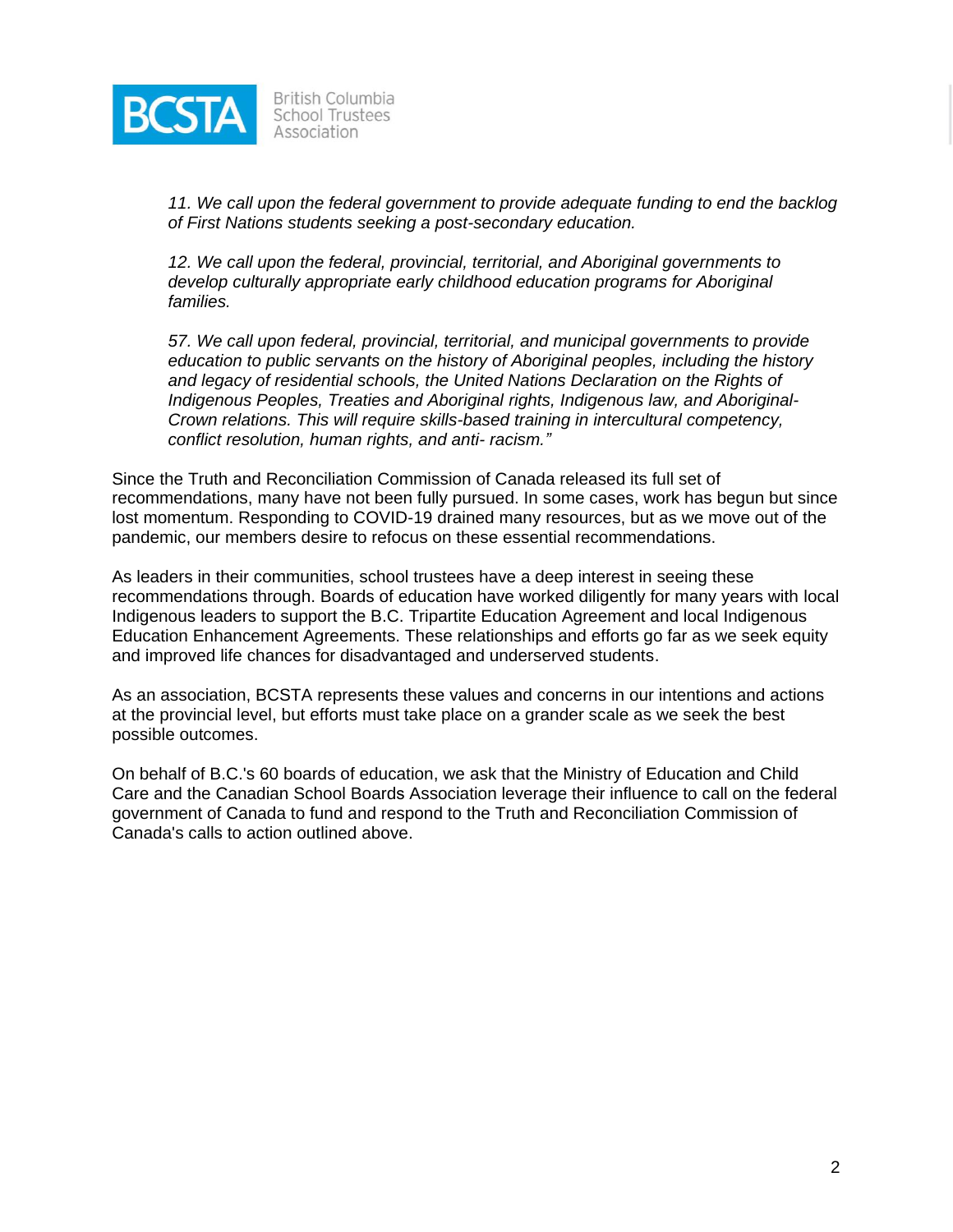

British Columbia<br>School Trustees Association

Thank you for hearing this request from our members. Our association is willing to support this work to the best of our ability, and I invite you to further discuss this concern with us at your earliest convenience.

Sincerely,

Jowlyn Brady

**Carolyn Broady** *President* British Columbia School Trustees Association

Motion: A20228

Enclosure: Original motion rationale

CC: Christina Zacharuk, Deputy Minister, Ministry of Education and Child Care Denise Augustine, Superintendent of Indigenous Education (Secondee), Ministry of Education and Child Care Jennifer McCrea, Assistant Deputy Minister, Ministry of Education and Child Care Nancy Pynch-Worthylake, Executive Director, Canadian School Boards Association Tyrone McNeil, President, First Nations Education Steering Committee BCSTA member boards of education Suzanne Hoffman, CEO, BCSTA BCSTA Board of Directors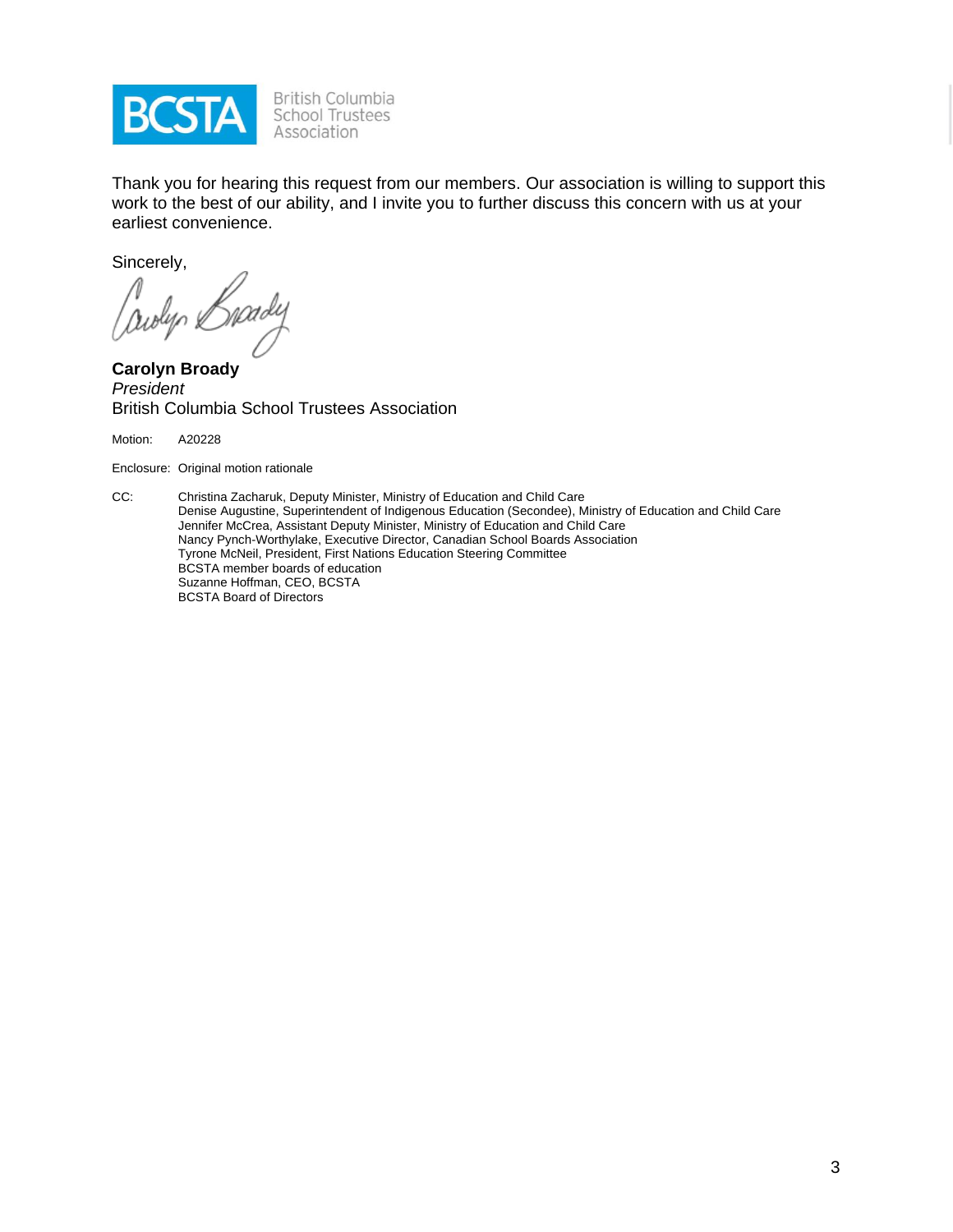

# **8. Advocacy on the Truth and Reconciliation Calls to Action #'s 7,10,11,12 & 57**

# **Category: Students**

| <b>Motion #:</b>    | 8: A20228 | Sponsor:       | Vancouver Island Branch         |
|---------------------|-----------|----------------|---------------------------------|
| <b>Meeting:</b>     | AGM 2022  | <b>Action:</b> | not specified                   |
| Category:           |           | Outcome:       | Letter to be drafted (April 28) |
| <b>Disposition:</b> | Carried   |                |                                 |

#### **Motion as Adopted: BE IT RESOLVED:**

That BCSTA urge the British Columbia Ministry of Education and Child Care and the Canadian School Board Association to call on the Federal Government to fund and implement the following Truth and Reconciliation Commission of Canada Calls to Action.

- 7. We call upon the federal government to develop with Aboriginal groups a joint strategy to eliminate educational and employment gaps between Aboriginal and non- Aboriginal Canadians.
- 10. We call on the federal government to draft new Aboriginal education legislation with the full participation and informed consent of Aboriginal peoples. The new legislation would include a commitment to sufficient funding and would incorporate the following principles:

i. Providing sufficient funding to close identified educational achievement gaps within one generation.

- ii. Improving education attainment levels and success rates.
- iii. Developing culturally appropriate curricula.
- iv. Protecting the right to Aboriginal languages, including the teaching of Aboriginal languages as credit courses.

v. Enabling parental and community responsibility, control, and accountability, similar to what parents enjoy in public school systems.

- vi. Enabling parents to fully participate in the education of their children.
- vii. Respecting and honouring Treaty relationships.
- 11. We call upon the federal government to provide adequate funding to end the backlog of First Nations students seeking a post-secondary education.
- 12. We call upon the federal, provincial, territorial, and Aboriginal governments to develop culturally appropriate early childhood education programs for Aboriginal families.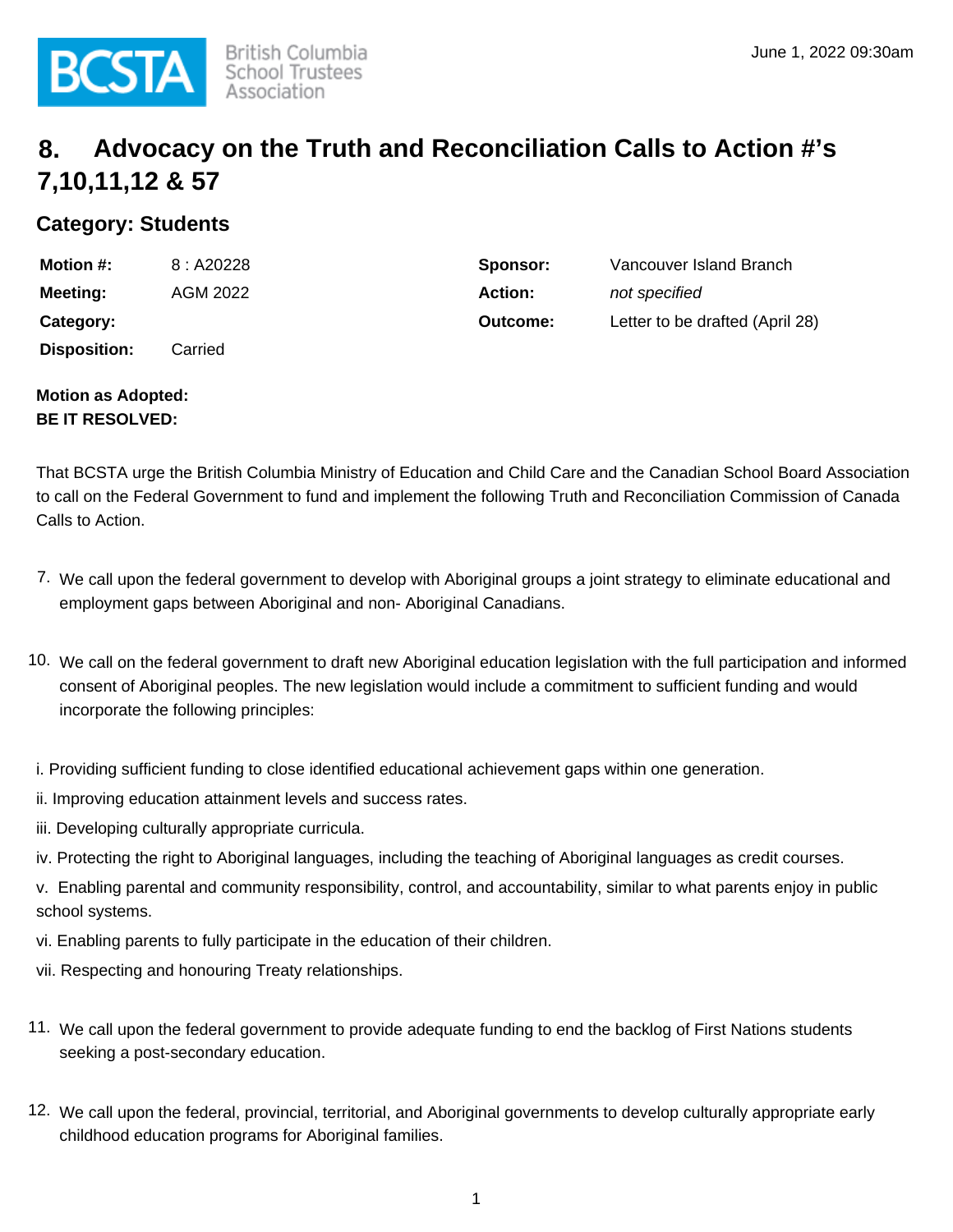

57. We call upon federal, provincial, territorial, and municipal governments to provide education to public servants on the history of Aboriginal peoples, including the history and legacy of residential schools, the United Nations Declaration on the Rights of Indigenous Peoples, Treaties and Aboriginal rights, Indigenous law, and Aboriginal-Crown relations. This will require skills-based training in intercultural competency, conflict resolution, human rights, and anti-racism.

## **Motion as Presented: BE IT RESOLVED:**

That BCSTA urge the British Columbia Ministry of Education and Child Care and the Canadian School Board Association to call on the Federal Government to fund and implement the following Truth and Reconciliation Commission of Canada Calls to Action.

- 7. We call upon the federal government to develop with Aboriginal groups a joint strategy to eliminate educational and employment gaps between Aboriginal and non- Aboriginal Canadians.
- 10. We call on the federal government to draft new Aboriginal education legislation with the full participation and informed consent of Aboriginal peoples. The new legislation would include a commitment to sufficient funding and would incorporate the following principles:
- i. Providing sufficient funding to close identified educational achievement gaps within one generation.
- ii. Improving education attainment levels and success rates.
- iii. Developing culturally appropriate curricula.
- iv. Protecting the right to Aboriginal languages, including the teaching of Aboriginal languages as credit courses.

v. Enabling parental and community responsibility, control, and accountability, similar to what parents enjoy in public school systems.

- vi. Enabling parents to fully participate in the education of their children.
- vii. Respecting and honouring Treaty relationships.
- 11. We call upon the federal government to provide adequate funding to end the backlog of First Nations students seeking a post-secondary education.
- 12. We call upon the federal, provincial, territorial, and Aboriginal governments to develop culturally appropriate early childhood education programs for Aboriginal families.